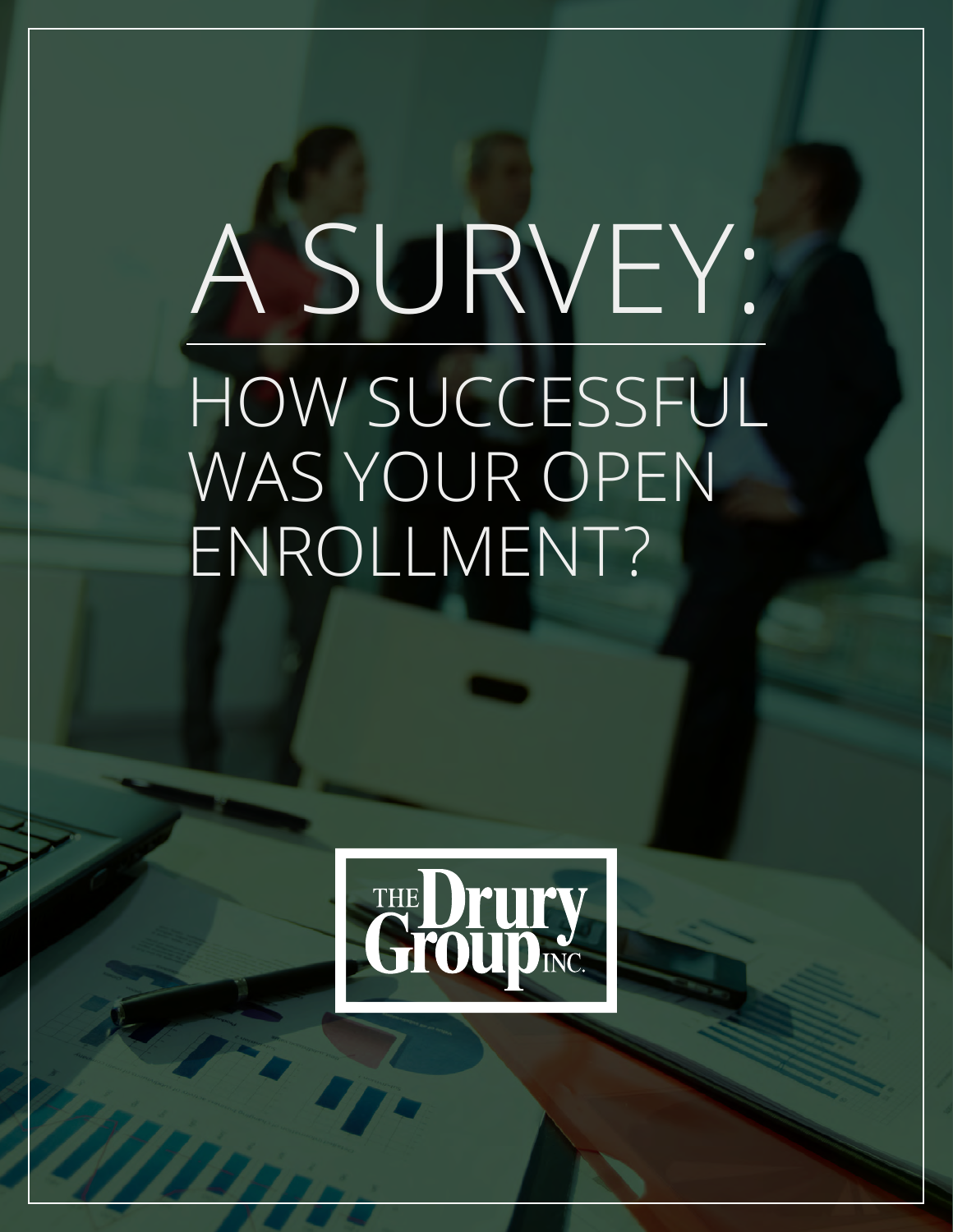NOW THAT THE FLURRY OF PRE-COMMUNICATIONS, EMPLOYEE MEETINGS, COUNTLESS QUESTIONS, AND ONE-ON-ONE CONVERSATIONS HAS COME TO AN END AND YOUR OPEN ENROLLMENT IS FINALLY OVER, IT'S TIME TO ASSESS HOW IT WENT.

#### **And the time to do that is now, while it's fresh in your mind.**

That's why we're sharing a tool many of our clients like and currently use: Post-enrollment surveys.

We've put together a series of questions for you and your benefits team to ask yourselves. As an added bonus, we've also included a survey you can use with your employees to assess how they thought it went, which will help verify your perceptions.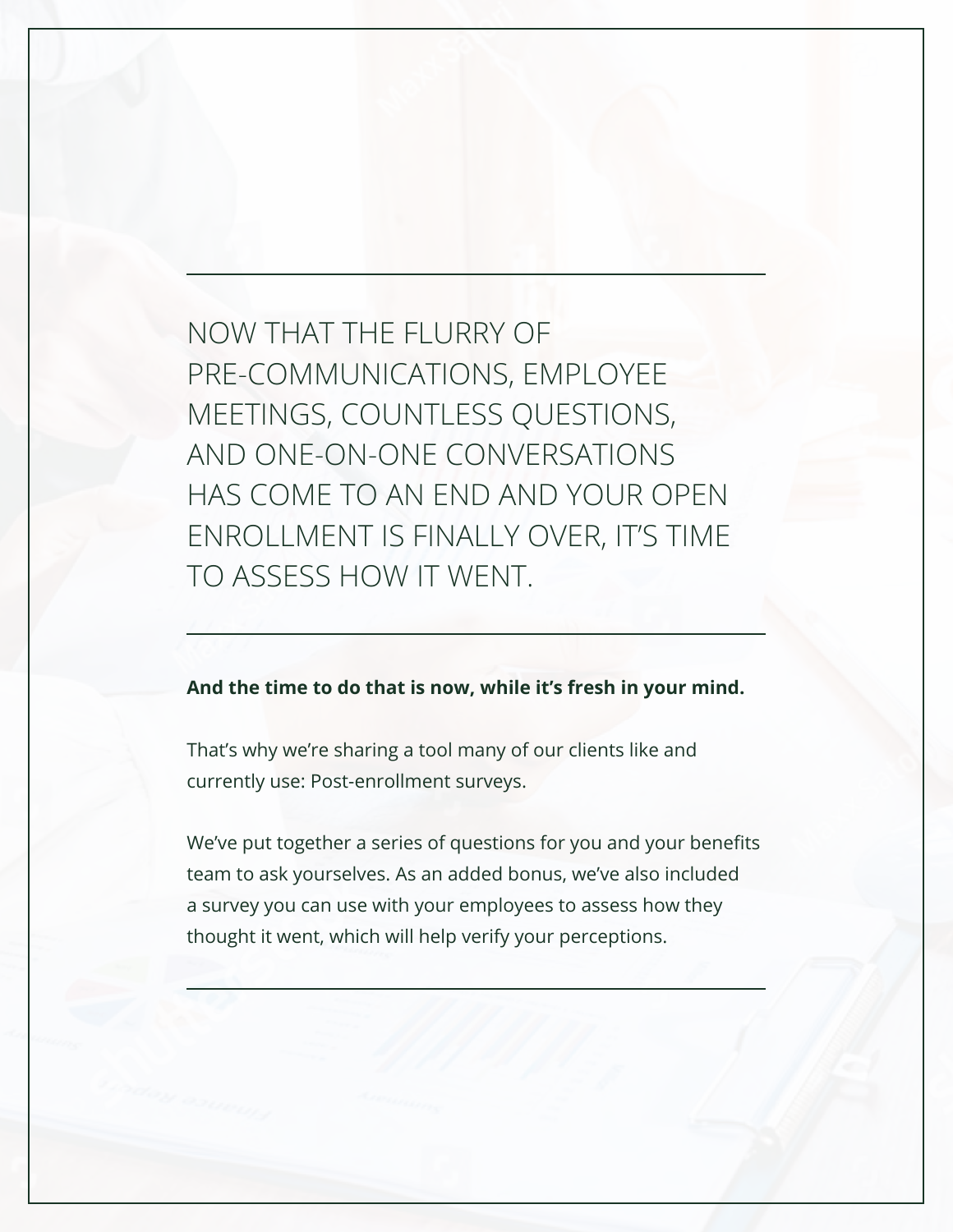

# EMPLOYER SURVEY

It is extremely important not to limit this to only the benefits or HR staff. For true insight into how well the enrollment went for everyone integral to the process, gather together HR, marketing, IT, leadership, etc. Grab a whiteboard, and start talking through these questions to assess the recent enrollment.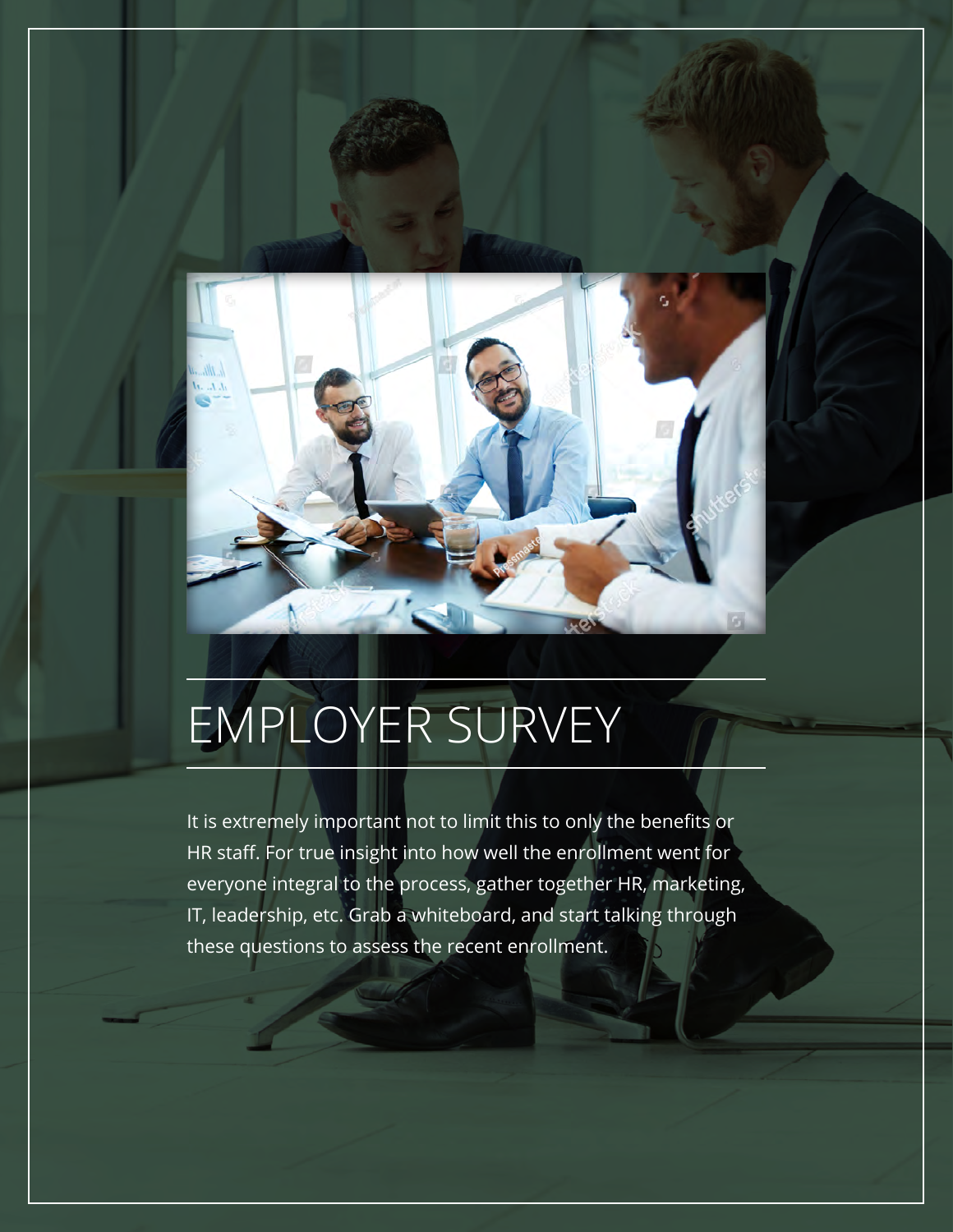## GENERAL

#### **WHAT WORKED WELL FOR EACH AREA?**

How can it be improved next year?

### $\begin{array}{c} \mathbf{2} \end{array}$

#### **WHAT COULD'VE GONE BETTER FOR EACH AREA?**

How can it be improved next year?

#### WHAT WAS THE MOST TIME-CONSUMING PART OF THE PROCESS FOR **EACH AREA?**

 $\mathbf{Z}$ 

How can it be streamlined for next year's enrollment?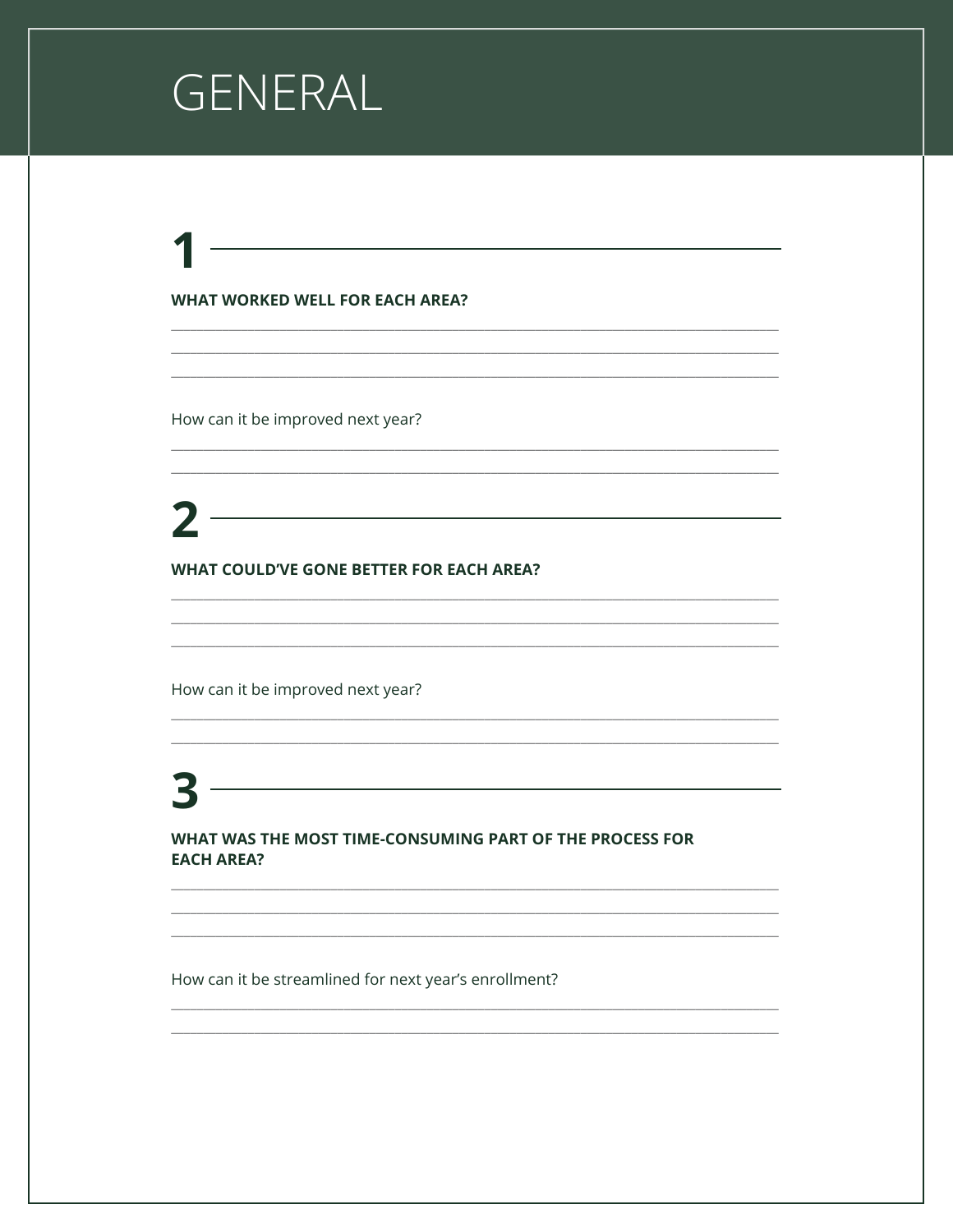# ENROLLMENT

### **4**

#### **WHAT TYPE OF ENROLLMENT DID YOU HOLD:**

| Active |
|--------|
|        |

- $\Box$  Passive
- $\Box$  Other

How did it work?

### **5**

#### **DID YOU HOLD AN ACTIVITY DURING ENROLLMENT, SUCH AS A DEPENDENT AUDIT, TO DRIVE BETTER PARTICIPATION?**

**\_\_\_\_\_\_\_\_\_\_\_\_\_\_\_\_\_\_\_\_\_\_\_\_\_\_\_\_\_\_\_\_\_\_\_\_\_\_\_\_\_\_\_\_\_\_\_\_\_\_\_\_\_\_\_\_\_\_\_\_\_\_\_\_\_\_\_\_\_\_\_\_\_\_\_\_\_\_\_\_\_\_\_\_\_\_\_\_\_\_\_\_\_\_\_ \_\_\_\_\_\_\_\_\_\_\_\_\_\_\_\_\_\_\_\_\_\_\_\_\_\_\_\_\_\_\_\_\_\_\_\_\_\_\_\_\_\_\_\_\_\_\_\_\_\_\_\_\_\_\_\_\_\_\_\_\_\_\_\_\_\_\_\_\_\_\_\_\_\_\_\_\_\_\_\_\_\_\_\_\_\_\_\_\_\_\_\_\_\_\_**

How effective was that choice? Will you hold an activity next year? If so, what?

**\_\_\_\_\_\_\_\_\_\_\_\_\_\_\_\_\_\_\_\_\_\_\_\_\_\_\_\_\_\_\_\_\_\_\_\_\_\_\_\_\_\_\_\_\_\_\_\_\_\_\_\_\_\_\_\_\_\_\_\_\_\_\_\_\_\_\_\_\_\_\_\_\_\_\_\_\_\_\_\_\_\_\_\_\_\_\_\_\_\_\_\_\_\_\_ \_\_\_\_\_\_\_\_\_\_\_\_\_\_\_\_\_\_\_\_\_\_\_\_\_\_\_\_\_\_\_\_\_\_\_\_\_\_\_\_\_\_\_\_\_\_\_\_\_\_\_\_\_\_\_\_\_\_\_\_\_\_\_\_\_\_\_\_\_\_\_\_\_\_\_\_\_\_\_\_\_\_\_\_\_\_\_\_\_\_\_\_\_\_\_**

**\_\_\_\_\_\_\_\_\_\_\_\_\_\_\_\_\_\_\_\_\_\_\_\_\_\_\_\_\_\_\_\_\_\_\_\_\_\_\_\_\_\_\_\_\_\_\_\_\_\_\_\_\_\_\_\_\_\_\_\_\_\_\_\_\_\_\_\_\_\_\_\_\_\_\_\_\_\_\_\_\_\_\_\_\_\_\_\_\_\_\_\_\_\_\_ \_\_\_\_\_\_\_\_\_\_\_\_\_\_\_\_\_\_\_\_\_\_\_\_\_\_\_\_\_\_\_\_\_\_\_\_\_\_\_\_\_\_\_\_\_\_\_\_\_\_\_\_\_\_\_\_\_\_\_\_\_\_\_\_\_\_\_\_\_\_\_\_\_\_\_\_\_\_\_\_\_\_\_\_\_\_\_\_\_\_\_\_\_\_\_**

### **6**

#### **WHICH ENROLLMENT METHOD DID YOU USE?**

- In-person
- $\Box$  Telephonic
- $\Box$  Online
- $\Box$  Combination approach

How effective was it? What can you change next year to improve it?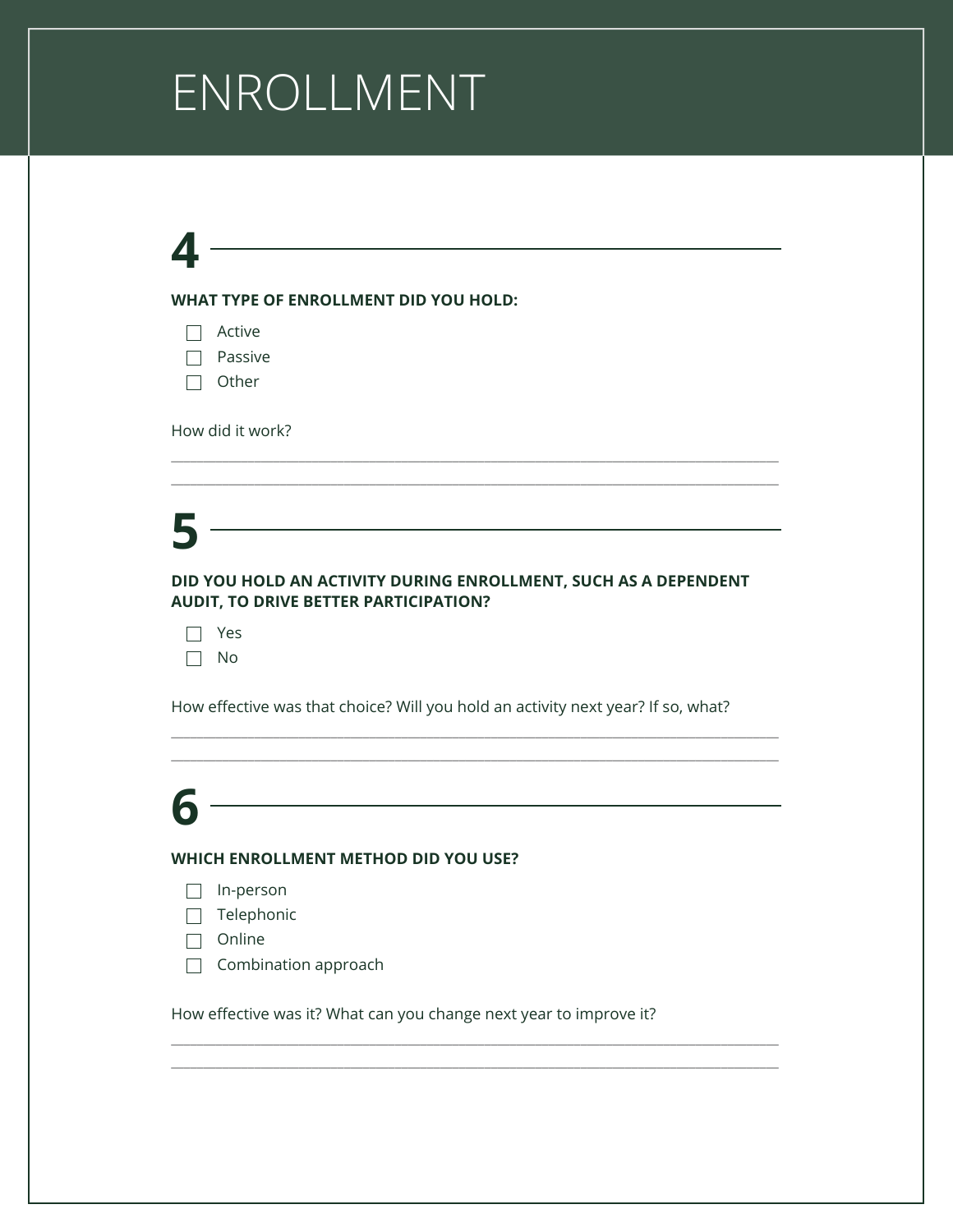# COMMUNICATION

### **7**

**WHICH COMMUNICATION CHANNELS DID YOU USE? (CHECK ALL THAT APPLY.) THEN ASSESS HOW EFFECTIVE THEY WERE FROM YOUR AREA'S PERSPECTIVE? WHAT EVIDENCE (E.G., EMPLOYEE SURVEYS OR FEEDBACK EITHER FORMAL OR INFORMAL) DO YOU HAVE TO SUPPORT EACH CHANNEL'S EFFECTIVENESS?**

| $\Box$<br><b>GROUP MEETINGS</b>                            |                             |              |                |             |                                         |
|------------------------------------------------------------|-----------------------------|--------------|----------------|-------------|-----------------------------------------|
| Extremely Ineffective 1 2                                  |                             | 3            | 4              | $5^{\circ}$ | <b>Extremely Effective</b>              |
|                                                            |                             |              |                |             | <u> 1980 - Johann Barbara, martin d</u> |
| $\Box$<br><b>EMAILS</b>                                    |                             |              |                |             |                                         |
| Extremely Ineffective 1 2 3 4                              |                             |              |                |             | <b>5</b> Extremely Effective            |
|                                                            |                             |              |                |             |                                         |
| $\Box$ WEBINARS                                            |                             |              |                |             |                                         |
| Extremely Ineffective 1 2 3 4                              |                             |              |                |             | 5 Extremely Effective                   |
|                                                            |                             |              |                |             |                                         |
| $\Box$<br><b>PHONE CALLS</b>                               |                             |              |                |             |                                         |
| Extremely Ineffective <b>1</b> 2 3 4 5 Extremely Effective |                             |              |                |             |                                         |
|                                                            |                             |              |                |             |                                         |
| $\Box$ ONE-ON-ONE MEETINGS                                 |                             |              |                |             |                                         |
| Extremely Ineffective 1 2                                  |                             | $\mathbf{3}$ | $\overline{4}$ | $5 -$       | <b>Extremely Effective</b>              |
|                                                            |                             |              |                |             |                                         |
| $\Box$ TEXT MESSAGES                                       |                             |              |                |             |                                         |
| <b>Extremely Ineffective</b>                               | $1 \quad 2 \quad 3 \quad 4$ |              |                |             | <b>5</b> Extremely Effective            |
|                                                            |                             |              |                |             |                                         |
| $\Box$<br><b>SOCIAL MEDIA</b>                              |                             |              |                |             |                                         |
| Extremely Ineffective 1 2                                  |                             | 3            | 4              | 5           | <b>Extremely Effective</b>              |
|                                                            |                             |              |                |             |                                         |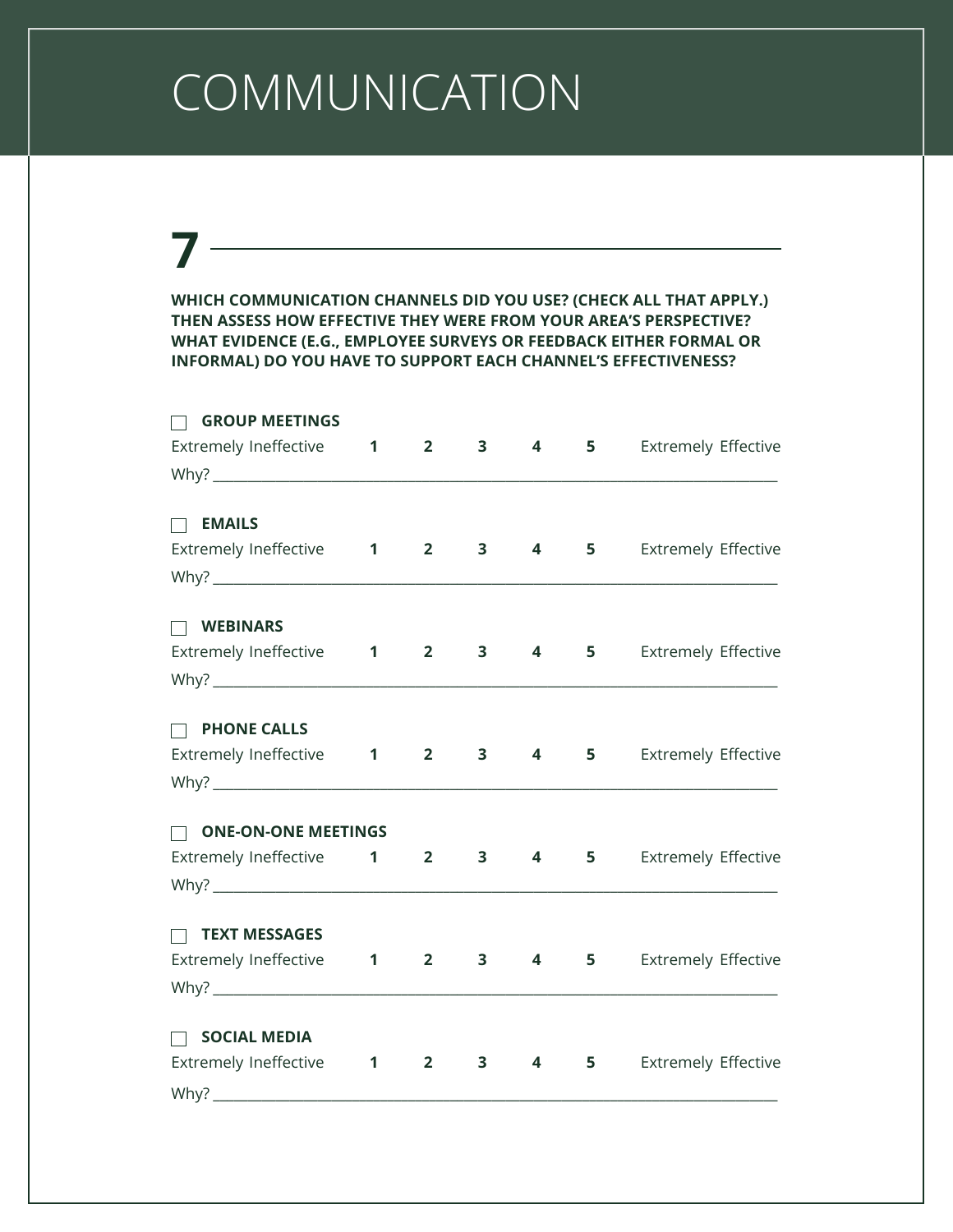# COMMUNICATION

### **7(CONTINUED)**

**WHICH COMMUNICATION CHANNELS DID YOU USE? (CHECK ALL THAT APPLY.) THEN ASSESS HOW EFFECTIVE THEY WERE FROM YOUR AREA'S PERSPECTIVE? WHAT EVIDENCE (E.G., EMPLOYEE SURVEYS OR FEEDBACK EITHER FORMAL OR INFORMAL) DO YOU HAVE TO SUPPORT EACH CHANNEL'S EFFECTIVENESS?**

| <b>Extremely Effective</b><br>Why? |
|------------------------------------|
|                                    |
|                                    |
|                                    |
| 5 Extremely Effective              |
|                                    |
|                                    |
| 5 Extremely Effective              |
|                                    |
|                                    |
| <b>Extremely Effective</b>         |
|                                    |
|                                    |
| <b>Extremely Effective</b>         |
|                                    |
|                                    |
| <b>Extremely Effective</b>         |
|                                    |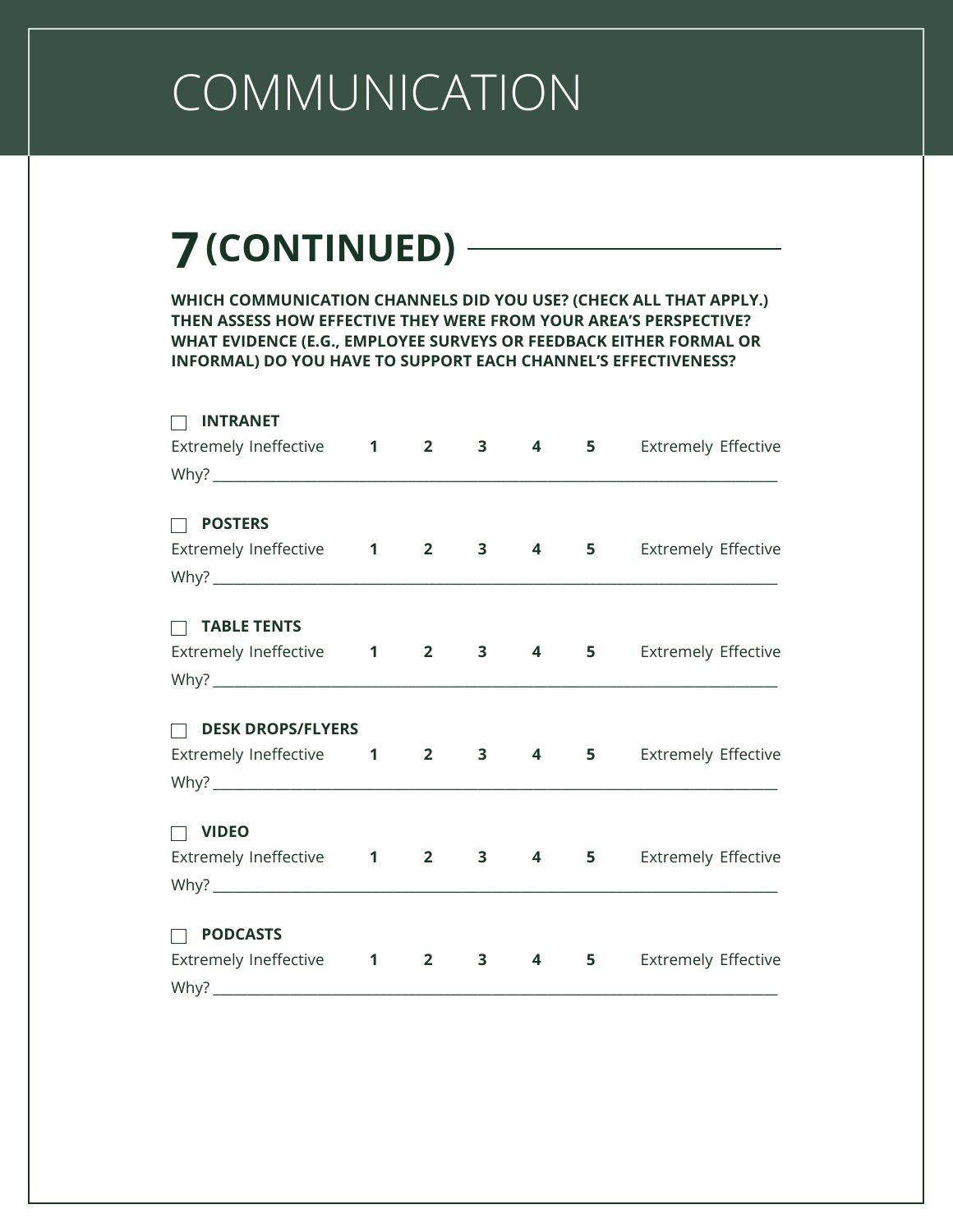# COMMUNICATION

### $\bf 8$

HOW MANY WEEKS/MONTHS BEFORE YOUR OPEN ENROLLMENT DID YOU **BEGIN YOUR COMMUNICATIONS?** 

#### WAS THIS TIMEFRAME SUFFICIENT TO PROVIDE ALL AREAS ENOUGH TIME TO **CRAFT AND DEVELOP THOSE COMMUNICATIONS?**

 $\Box$  No

Why/why not?

### $\bullet$

HOW FREQUENTLY DID YOU DISTRIBUTE YOUR COMMUNICATIONS? (This includes ALL communications.)

| HOW EFFECTIVE WAS THAT TIMELINE/FREQUENCY? |  |  |                     |
|--------------------------------------------|--|--|---------------------|
| Extremely Ineffective 1 2 3 4 5            |  |  | Extremely Effective |
| Why?                                       |  |  |                     |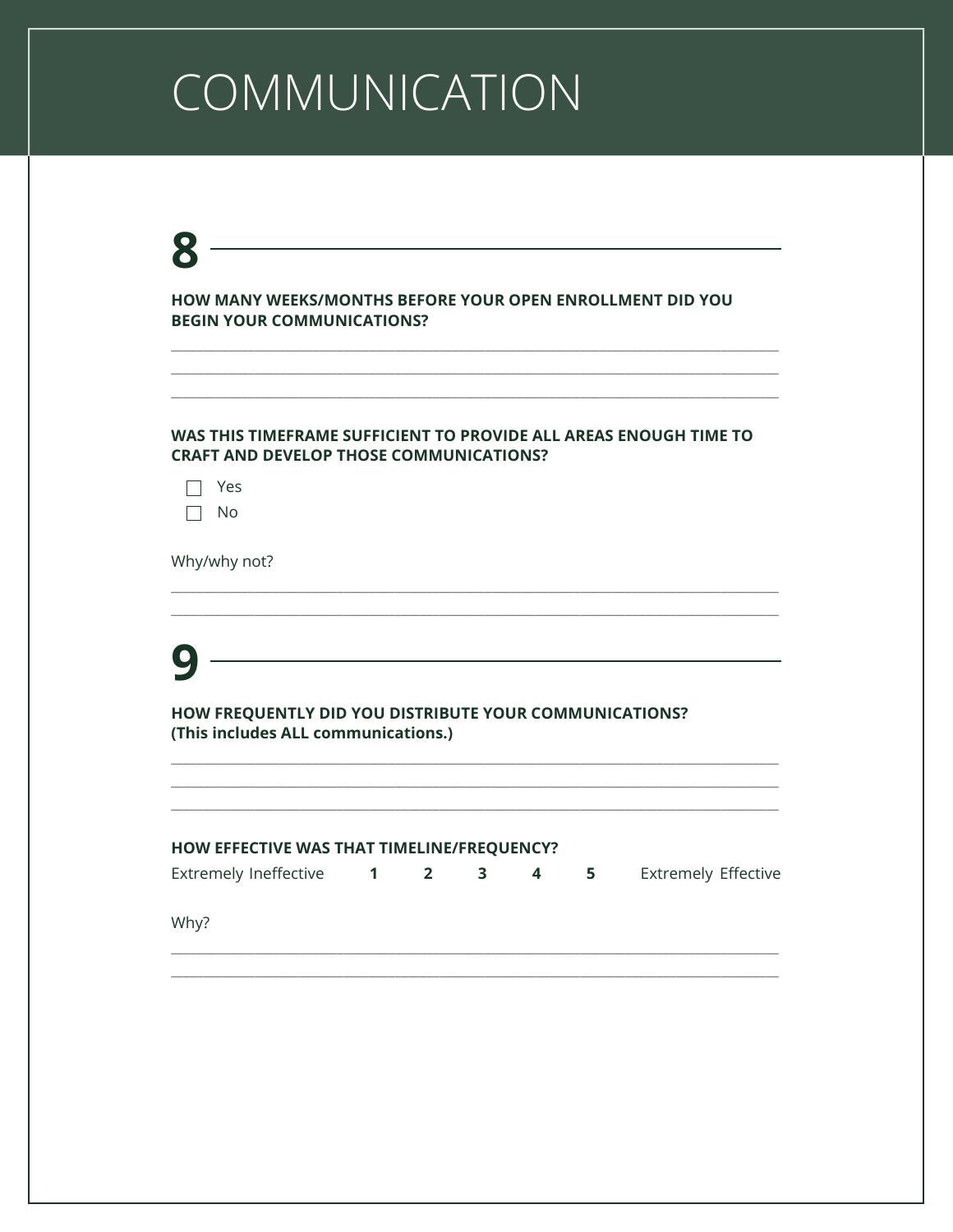# STRATEGY

# 10

#### HOW HELPFUL WAS YOUR BENEFITS CONSULTANT WITH PLANNING AND **EXECUTING YOUR OPEN ENROLLMENT PROGRAM?**

| Extremely Ineffective |  |  |  |  |  | Extremely Effective |
|-----------------------|--|--|--|--|--|---------------------|
|-----------------------|--|--|--|--|--|---------------------|

Why?

# 11

WHAT, IF ANYTHING, DO YOU WISH YOUR BENEFITS CONSULTANT HAD DONE/ HELPED YOU WITH THAT THEY DIDN'T?

<u> 1989 - Johann Barn, mars ann an t-Amhain Aonaich an t-Aonaich an t-Aonaich ann an t-Aonaich ann an t-Aonaich</u>

# $\begin{array}{c} \n \textbf{12} \quad \textbf{---} \quad \textbf{---} \quad \textbf{---} \quad \textbf{---} \quad \textbf{---} \quad \textbf{---} \quad \textbf{---} \quad \textbf{---} \quad \textbf{---} \quad \textbf{---} \quad \textbf{---} \quad \textbf{---} \quad \textbf{---} \quad \textbf{---} \quad \textbf{---} \quad \textbf{---} \quad \textbf{---} \quad \textbf{---} \quad \textbf{---} \quad \textbf{---} \quad \textbf{---} \quad \textbf{---} \quad \textbf{---} \quad \textbf{---} \quad \textbf{---} \quad \text$

BASED ON EVERYTHING YOU JUST WALKED THROUGH AS A GROUP:

What will you keep the same next year?

What will you change?

What will you need to do that?

How can your benefits consultant help?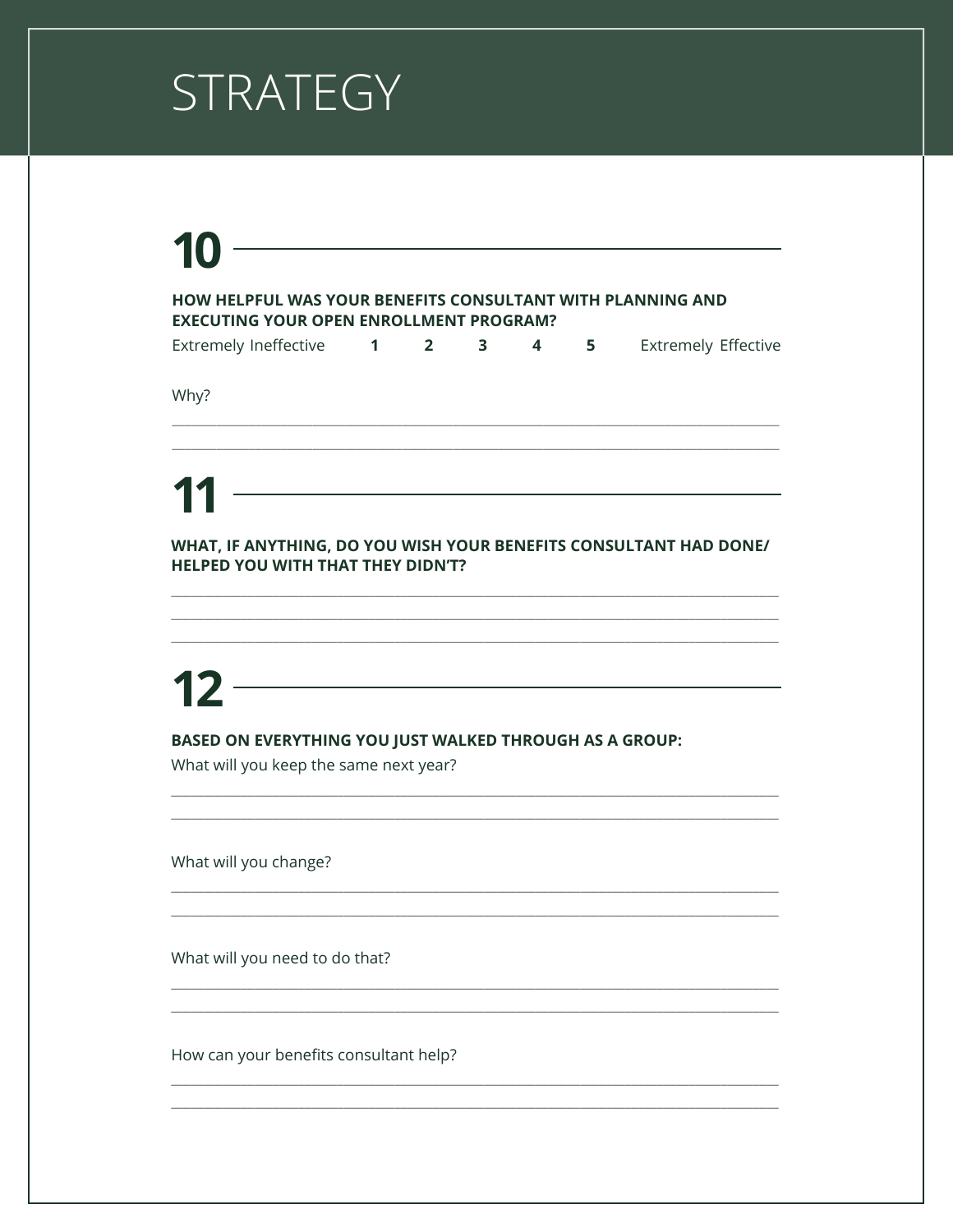

Now that you've assessed how this year's open enrollment went from the benefits team's perspective, it's time to get your employees' viewpoints – and compare notes.

We've created sample survey questions you can use to gather employee feedback. Just modify each question to fit your enrollment conditions when you enter them into your online survey tool (e.g., SurveyMonkey). *[We've included instructions within brackets like these; remove or complete that content prior to distributing your survey.]*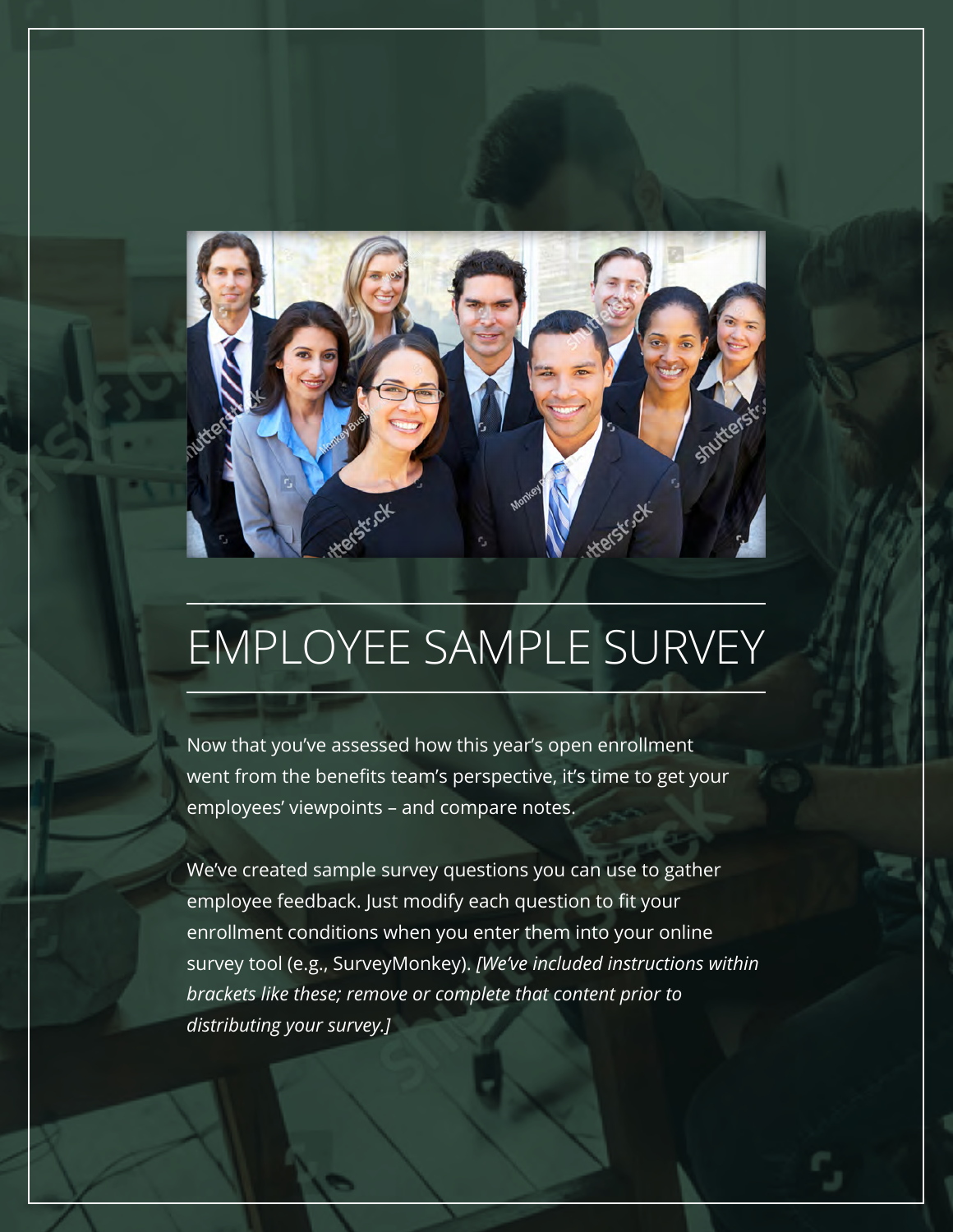| $\Box$ No, I have benefits through my spouse/partner or independently.                                           |                     |              |                                                                        |          |                   |                                                                   |
|------------------------------------------------------------------------------------------------------------------|---------------------|--------------|------------------------------------------------------------------------|----------|-------------------|-------------------------------------------------------------------|
|                                                                                                                  |                     |              |                                                                        |          |                   |                                                                   |
|                                                                                                                  |                     |              | [If "no," set the survey tool to take them to the end thank-you page.] |          |                   |                                                                   |
|                                                                                                                  |                     |              |                                                                        |          |                   |                                                                   |
|                                                                                                                  |                     |              |                                                                        |          |                   |                                                                   |
| <b>HOW WELL DID ALL OF THE PRE-ENROLLMENT COMMUNICATIONS</b>                                                     |                     |              |                                                                        |          |                   |                                                                   |
|                                                                                                                  |                     |              |                                                                        |          |                   | (E.G., GROUP MEETINGS, EMAILS, POSTERS, ETC.) HELP YOU UNDERSTAND |
| THE BENEFITS AVAILABLE TO YOU THIS YEAR?<br>Not at All                                                           | 1                   | $\mathbf{2}$ | 3                                                                      | 4        | 5                 | <b>Extremely Well</b>                                             |
|                                                                                                                  |                     |              |                                                                        |          |                   |                                                                   |
|                                                                                                                  |                     |              |                                                                        |          |                   |                                                                   |
|                                                                                                                  |                     |              |                                                                        |          |                   |                                                                   |
|                                                                                                                  |                     |              |                                                                        |          |                   |                                                                   |
| Why?                                                                                                             |                     |              |                                                                        |          |                   |                                                                   |
|                                                                                                                  |                     |              |                                                                        |          |                   |                                                                   |
|                                                                                                                  |                     |              |                                                                        |          |                   |                                                                   |
|                                                                                                                  |                     |              |                                                                        |          |                   |                                                                   |
|                                                                                                                  |                     |              |                                                                        |          |                   |                                                                   |
|                                                                                                                  |                     |              |                                                                        |          |                   |                                                                   |
|                                                                                                                  |                     |              |                                                                        |          |                   |                                                                   |
| WHICH OF THE FOLLOWING DID YOU FIND MOST HELPFUL/USEFUL IN<br>UNDERSTANDING AND MAKING YOUR BENEFITS SELECTIONS? |                     |              |                                                                        |          |                   |                                                                   |
|                                                                                                                  |                     |              |                                                                        |          |                   |                                                                   |
|                                                                                                                  |                     |              |                                                                        |          |                   | YOUR ENROLLMENT AND ADD ANY OPTIONS YOU USED NOT INCLUDED HERE.]  |
|                                                                                                                  | Group meetings      |              |                                                                        |          |                   | Intranet (open enrollment guide)                                  |
|                                                                                                                  |                     |              |                                                                        | Posters  |                   |                                                                   |
|                                                                                                                  | One-on-one meetings |              |                                                                        |          |                   |                                                                   |
| Emails                                                                                                           |                     |              |                                                                        |          | Table tents       |                                                                   |
| (SELECT ALL THAT APPLY.) [REMOVE ANY CHOICES YOU DID NOT USE FOR<br>Webinars                                     |                     |              |                                                                        |          | Desk drops/flyers |                                                                   |
| Phone calls                                                                                                      |                     |              |                                                                        | Video    |                   |                                                                   |
| Text messages                                                                                                    |                     |              |                                                                        | Podcasts |                   |                                                                   |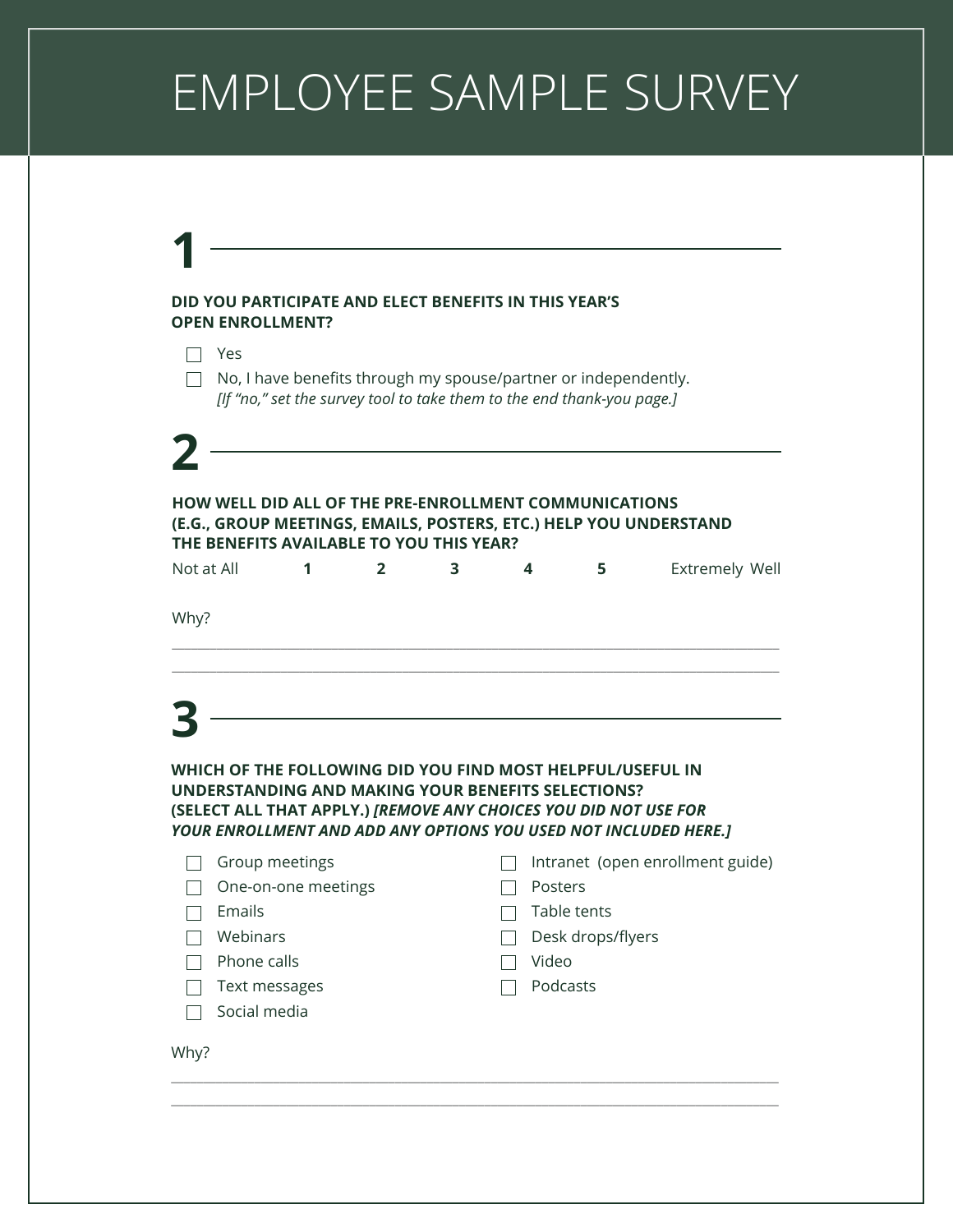### **4**

#### **WHICH PART(S) OF CHOOSING YOUR BENEFITS ARE THE MOST CONFUSING OR FRUSTRATING TO YOU?**

**\_\_\_\_\_\_\_\_\_\_\_\_\_\_\_\_\_\_\_\_\_\_\_\_\_\_\_\_\_\_\_\_\_\_\_\_\_\_\_\_\_\_\_\_\_\_\_\_\_\_\_\_\_\_\_\_\_\_\_\_\_\_\_\_\_\_\_\_\_\_\_\_\_\_\_\_\_\_\_\_\_\_\_\_\_\_\_\_\_\_\_\_\_\_\_ \_\_\_\_\_\_\_\_\_\_\_\_\_\_\_\_\_\_\_\_\_\_\_\_\_\_\_\_\_\_\_\_\_\_\_\_\_\_\_\_\_\_\_\_\_\_\_\_\_\_\_\_\_\_\_\_\_\_\_\_\_\_\_\_\_\_\_\_\_\_\_\_\_\_\_\_\_\_\_\_\_\_\_\_\_\_\_\_\_\_\_\_\_\_\_ \_\_\_\_\_\_\_\_\_\_\_\_\_\_\_\_\_\_\_\_\_\_\_\_\_\_\_\_\_\_\_\_\_\_\_\_\_\_\_\_\_\_\_\_\_\_\_\_\_\_\_\_\_\_\_\_\_\_\_\_\_\_\_\_\_\_\_\_\_\_\_\_\_\_\_\_\_\_\_\_\_\_\_\_\_\_\_\_\_\_\_\_\_\_\_**

### **5**

#### **WHICH OF THE FOLLOWING, IF ANY, WOULD IMPROVE YOUR OVERALL EXPERIENCE DURING THE BENEFITS ENROLLMENT PERIOD? (SELECT ALL THAT APPLY.)**

- $\Box$  Group meetings
- $\Box$  More information about my benefits choices
- $\Box$  Simplified benefits information
- $\Box$  More time to review and/or discuss my choices
- Access to a benefits advisor or financial planner *[If you didn't offer this already.]*
- $\Box$  Decision tools and/or calculators to help me determine how much of each type of coverage is necessary for my specific situation
- $\Box$  Other

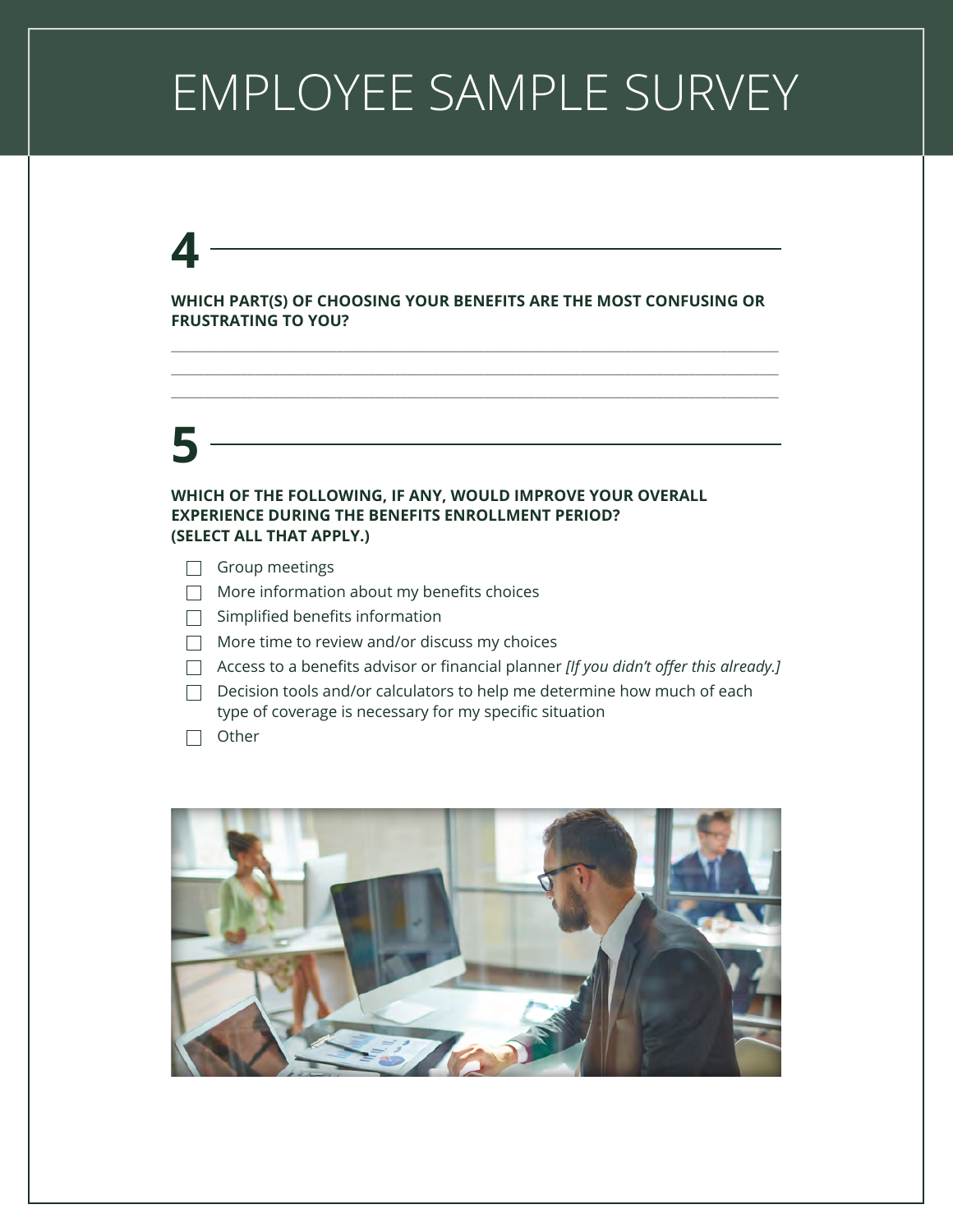### **6**

#### **HOW WELL DO YOU UNDERSTAND THE FOLLOWING BENEFITS?** *[CHANGE THE BRACKETED ITEMS BELOW TO YOUR OWN PLAN NAMES.]*

| [HEALTH PLAN 1]                                        |   |                         |                         |   |    |                       |
|--------------------------------------------------------|---|-------------------------|-------------------------|---|----|-----------------------|
| Not at All                                             | 1 | $\overline{2}$          | 3                       | 4 | 5  | <b>Extremely Well</b> |
| [HEALTH PLAN 2]                                        |   |                         |                         |   |    |                       |
| Not at All                                             | 1 | $\overline{2}$          | 3                       | 4 | 5  | Extremely Well        |
| [HEALTH PLAN 3]                                        |   |                         |                         |   |    |                       |
| Not at All                                             | 1 | $\overline{2}$          | 3                       | 4 | 5  | <b>Extremely Well</b> |
| [NAME] DENTAL PLAN                                     |   |                         |                         |   |    |                       |
| Not at All                                             | 1 | $\overline{2}$          | 3                       | 4 | 5  | <b>Extremely Well</b> |
| [NAME] VISION PLAN                                     |   |                         |                         |   |    |                       |
| Not at All                                             | 1 | $\overline{2}$          | $\overline{\mathbf{3}}$ | 4 | 5  | <b>Extremely Well</b> |
| <b>WELLNESS PROGRAM/OPTIONS</b>                        |   |                         |                         |   |    |                       |
| Not at All                                             | 1 | $\overline{2}$          | 3                       | 4 | 5  | <b>Extremely Well</b> |
| [EMPLOYER NAME]-PROVIDED LIFE INSURANCE PLAN           |   |                         |                         |   |    |                       |
| Not at All                                             | 1 | $\overline{\mathbf{2}}$ | 3                       | 4 | 5  | <b>Extremely Well</b> |
| <b>VOLUNTARY BENEFITS LIFE INSURANCE PLAN</b>          |   |                         |                         |   |    |                       |
| Not at All                                             | 1 | $\overline{2}$          | 3                       | 4 | 5  | <b>Extremely Well</b> |
| <b>VOLUNTARY BENEFITS CRITICAL ILLNESS/CANCER PLAN</b> |   |                         |                         |   |    |                       |
| Not at All                                             | 1 | $\overline{2}$          | 3                       | 4 | 5  | <b>Extremely Well</b> |
| <b>VOLUNTARY BENEFITS DISABILITY PLAN</b>              |   |                         |                         |   |    |                       |
| Not at All                                             | 1 | $\overline{2}$          | 3                       | 4 | 5  | Extremely Well        |
| <b>VOLUNTARY BENEFITS ACCIDENT PLAN</b>                |   |                         |                         |   |    |                       |
| Not at All                                             | 1 | $\overline{2}$          | 3                       | 4 | 5. | <b>Extremely Well</b> |
| <b>PET INSURANCE PLAN</b>                              |   |                         |                         |   |    |                       |
| Not at All                                             | 1 | 2                       | 3                       | 4 | 5  | <b>Extremely Well</b> |
|                                                        |   |                         |                         |   |    |                       |

*[ADD OTHER OPTIONS AS NECESSARY.]*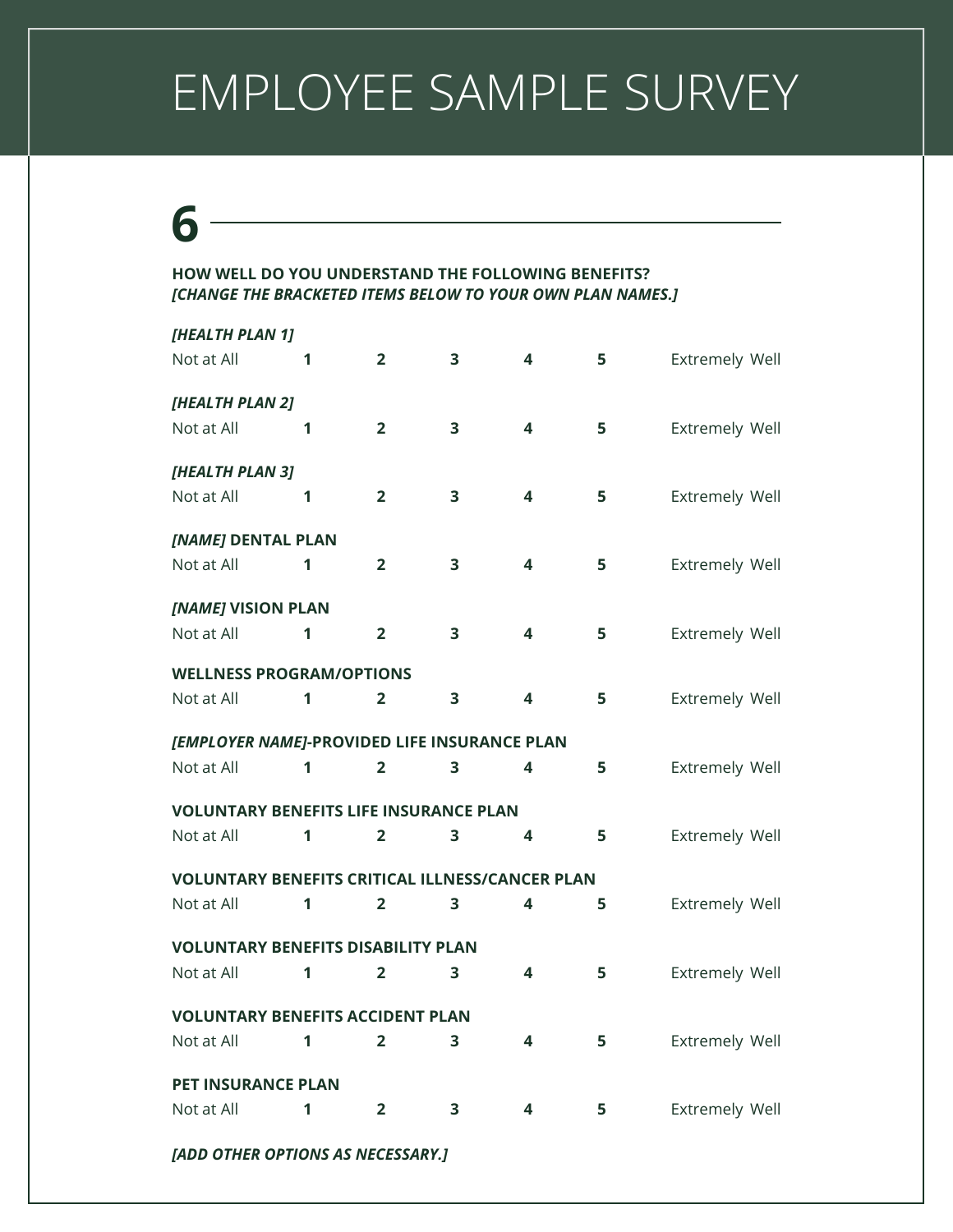| Yes                             | CAN TALK TO ABOUT QUESTIONS REGARDING YOUR BENEFITS CHOICES?                                                                                                                                      |
|---------------------------------|---------------------------------------------------------------------------------------------------------------------------------------------------------------------------------------------------|
| No                              |                                                                                                                                                                                                   |
| Comments:                       |                                                                                                                                                                                                   |
|                                 |                                                                                                                                                                                                   |
|                                 |                                                                                                                                                                                                   |
|                                 | [IF YOU DIDN'T USE TEXT MESSAGING THIS YEAR, CONSIDER ASKING THIS<br>QUESTION.] WOULD YOU BE MORE LIKELY TO READ BENEFIT REMINDERS IF<br>WE TEXTED THEM TO YOU INSTEAD OF SENDING THEM VIA EMAIL? |
| Yes<br>No                       |                                                                                                                                                                                                   |
|                                 |                                                                                                                                                                                                   |
| <b>OPEN ENROLLMENT PROCESS?</b> | WHAT, IF ANYTHING, WOULD YOU LIKE TO SEE CHANGED FOR NEXT YEAR'S                                                                                                                                  |
|                                 |                                                                                                                                                                                                   |
|                                 |                                                                                                                                                                                                   |
| IU,                             |                                                                                                                                                                                                   |